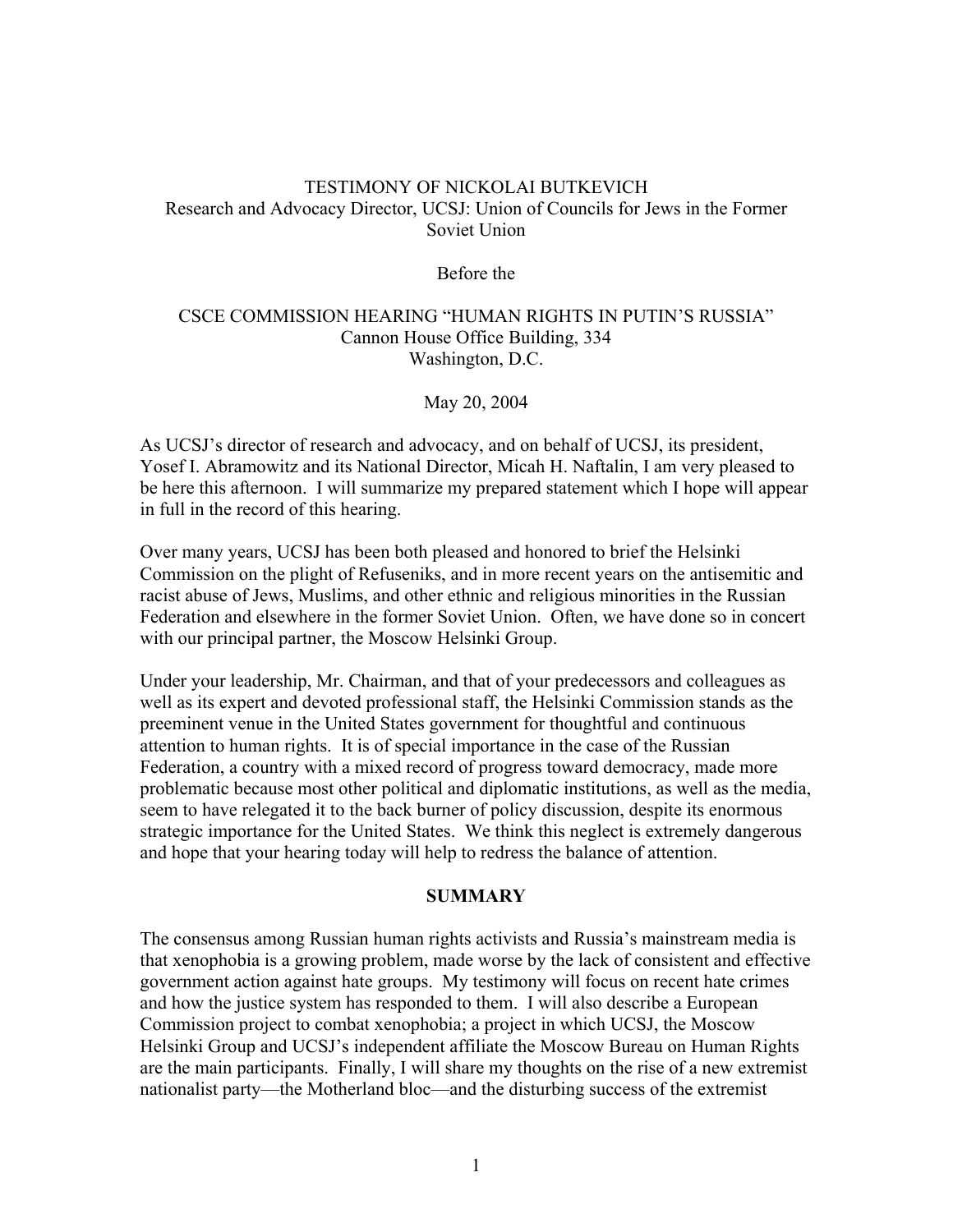nationalist Liberal Democratic Party of Russia (headed by Vladimir Zhirinovsky) in the December 2003 parliamentary elections.

## **RECENT INCIDENTS**

On April 20, neo-Nazis around the world celebrated the  $115<sup>th</sup>$  anniversary of Adolf Hitler's birth. Nowhere was the date marked with more violence than in Russia, a country that lost tens of millions of its citizens in the struggle against Nazism six decades ago. Since the late 1990s, Russia's home-grown fascists have spent the days surrounding April 20 stepping up the rate of their attacks on dark-skinned ethnic minorities, foreign students (predominantly from developing countries), and Jews. This disgusting annual spectacle is presumably deeply embarrassing to President Putin, who has on many occasions publicly condemned racism and antisemitism in no uncertain terms. Yet for some reason, the president and his top aides have so far stayed silent in the face of a wave of hate crimes that took place in April 2004.

On April 16, around 60 skinheads armed with baseball bats stormed a dormitory housing Chinese and Korean students in Vladivostok, all the while screaming racist slogans and beating anybody they could find. Two security guards at a nearby dorm bravely intervened and detained nine of the attackers, though not before they injured several students, two of whom ended up in the hospital. According to media reports, police took more than two hours to arrive at the scene after being called by the guards. A police dispatcher allegedly advised the guards to deal with the problem themselves, which they did, holding the neo-Nazis at gun point, while at the same time warding off a growing mob of enraged foreign students. When the police finally arrived to take the skinheads into custody, they reportedly let them go.

On April 18, a bomb exploded near a Moscow dormitory which predominantly houses Vietnamese workers and students, injuring 19 and shattering over 200 windows. A timing mechanism was found nearby, voiding earlier police theories that the explosion was caused by a gas leak. The timing of the bombing naturally raised suspicions that it was the work of Moscow's skinheads, but police sources played down that theory, arguing that it may have been the work of gangsters targeting Vietnamese market traders. This theory cannot be discounted, since not only skinheads but also gangsters, and in some instances, police, regularly target non-Russian market traders in Moscow and many other cities.

On April 22, eight extremist youths attacked the Ulyanovsk Jewish Center. Screaming antisemitic threats, the youths burst into the building, smashing windows and tearing down Jewish symbols. The two young Jews inside the building hid, waiting for the police, who only bothered to come 40 minutes after they were called, by which time the extremists had left the scene, thankfully without injuring anybody. To the credit of the local police, patrols were started around the community center on April 20, and continued for two days afterwards. The extremists apparently waited until the police left on the afternoon of the  $22<sup>nd</sup>$ ; half an hour later, they struck.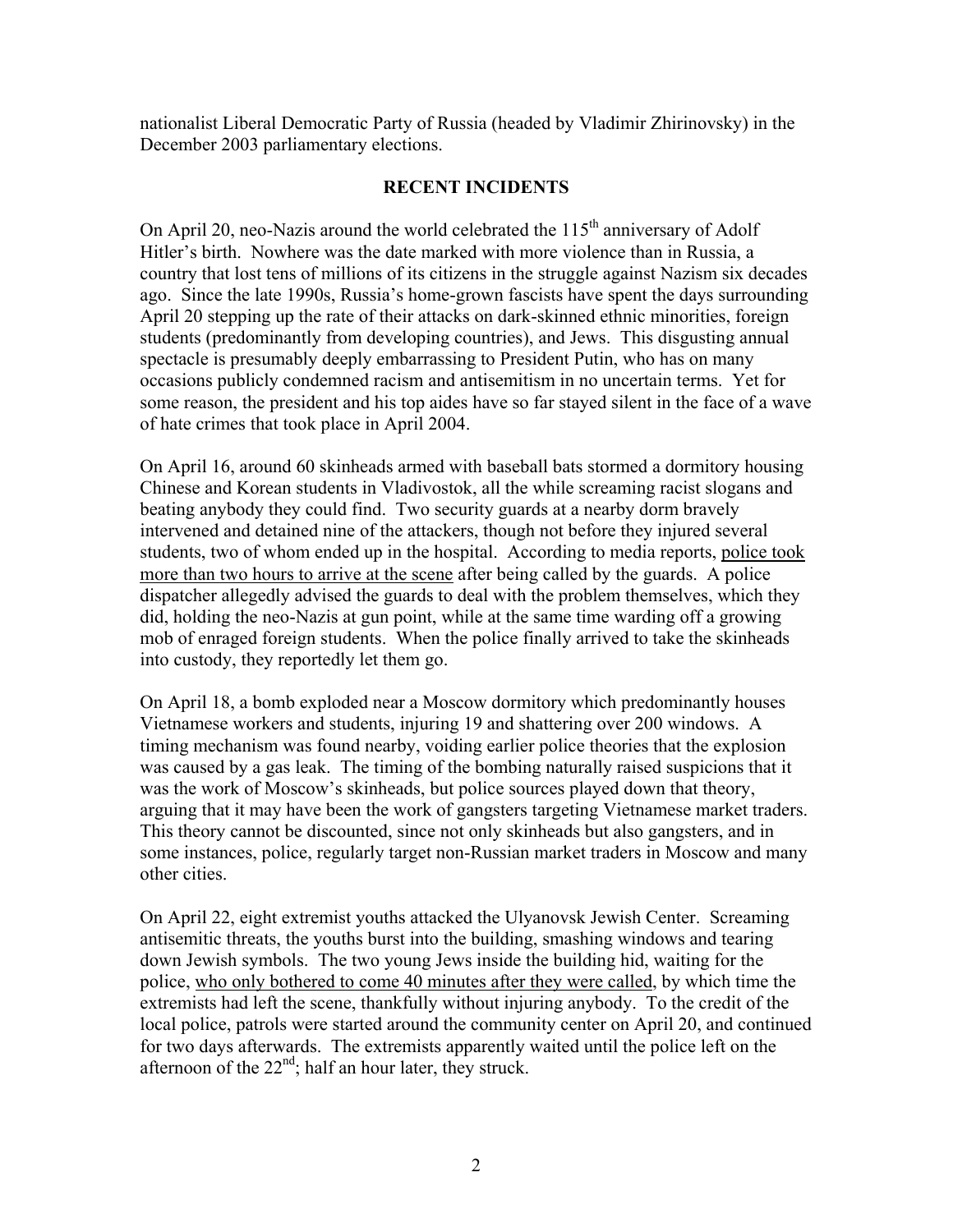A member of the extremist National Bolshevik Party was later arrested in connection with the attack. This good news was somewhat tempered by an unfortunate statement made by the senior inspector of the Ulyanovsk region's Department of Internal Affairs— Colonel Sergey Suchkov—who was cited in the Volga regional edition of the national newspaper *Rossiyskaya Gazeta* as saying that skinhead groups don't exist in the city. However, over the past two years, armed skinheads have attacked the Ulyanovsk Jewish center twice, resulting in several injuries as well as extensive property damage. Several Jewish youth leaders have also been assaulted.

On April 29, Aleksey Kozlov, a regional monitor for a European Commission sponsored project (of which UCSJ, the Moscow Helsinki Group, and the Moscow Bureau on Human Rights are grantees) to monitor antisemitism and racism in Russia, was attacked by skinheads. Mr. Kozlov, a well known anti-fascist youth activist in Voronezh, was reportedly assaulted by two skinheads outside the headquarters of the local NGO he heads—the Inter-Regional Human Rights Movement.

Throwing stones, the neo-Nazis yelled "Jews and Negroes out!" and "Beat the chief antifascist!" right before punching Mr. Kozlov in the face. Police quickly detained the attackers, whom they charged with "hooliganism." Mr. Kozlov told me earlier this week that he worries that the skinheads may get off with nothing more than a fine.

Voronezh has an especially grave skinhead problem—earlier this year, neo-Nazis killed an African student there, and in the 1990s, the region was a stronghold of the now largely defunct neo-Nazi group Russian National Unity.

Other incidents in April 2004 include the desecration of three Jewish cemeteries (in Pyatigorsk, Kaluga and Karelia), an apparent, unsuccessful attempt to burn down a Nizhny Novgorod synagogue, shattered windows in a Nizhny Novgorod mosque, and the vandalism of a Jewish center in Taganrog. Suspects have been arrested in connection with the first two incidents at the time of writing.

# **HOW LAW ENFORCEMENT AGENCIES DEAL WITH HATE CRIMES**

While similar violent acts have become a regular feature of Russian life, it should be noted that there have been some improvements in the way Russian police deal with hate crimes. Starting in 2002, the number of arrests of skinheads started to increase in Moscow, and this year has seen a serious crackdown on neo-Nazis in Saint Petersburg. Unfortunately, in many other cities, the old pattern of official indifference to hate crimes continues.

In addition, serious problems remain at the level of the prosecutors and judges. The Russian justice system's approach to the skinhead problem is still plagued by an uneven application of justice and a tendency to punish hate crimes lightly.

Part of the problem is that Russian legislation has no definition of a hate crime. The usual Russian law enforcement practice is to classify such crimes as ordinary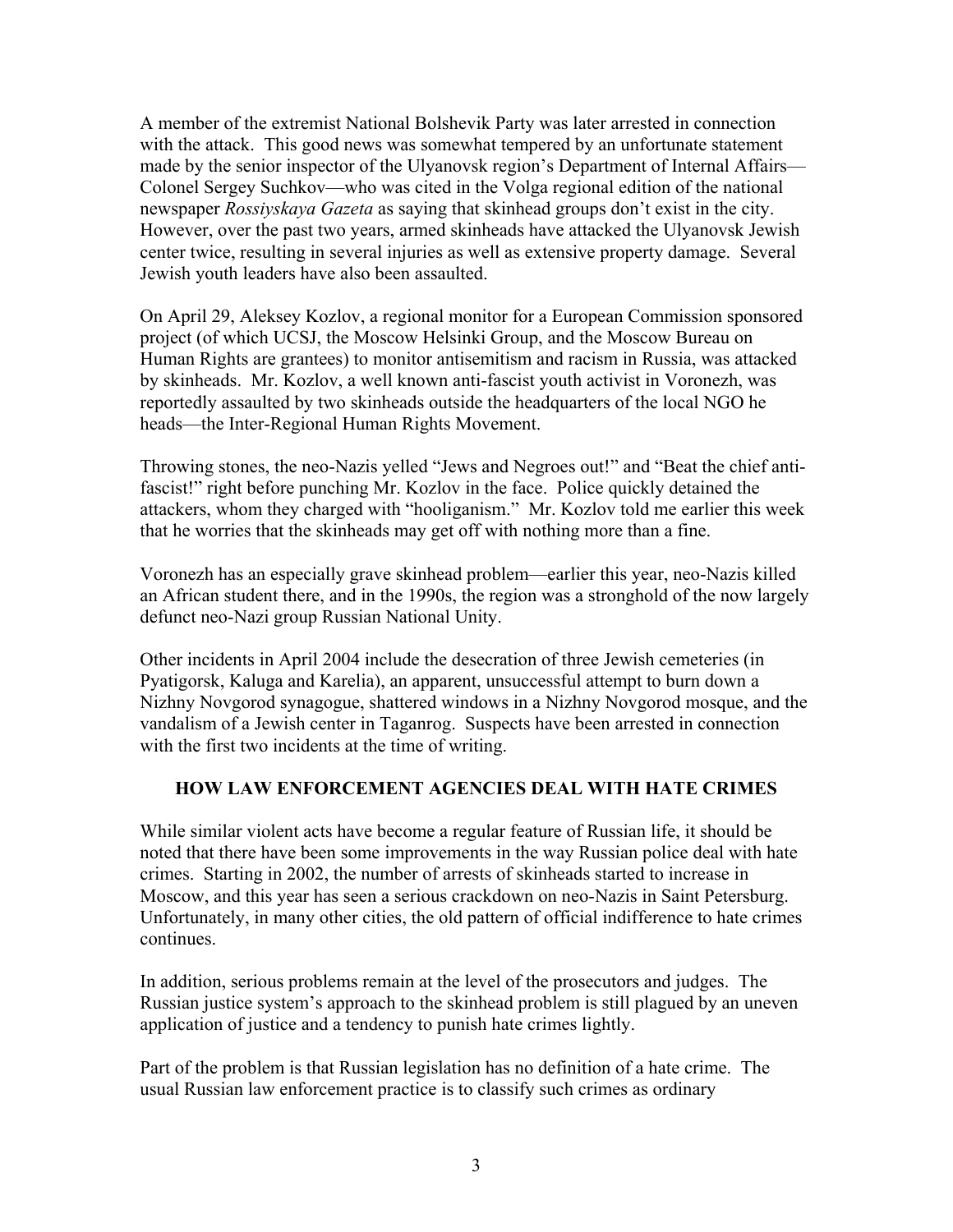"hooliganism" or murders. In the rare incidents in which ethnic or religious hatred is officially admitted as a motive, Article 282 of the Russian Criminal Code is usually tacked onto a hooliganism or murder charge. Article 282 prohibits "actions directed toward the instigation of nationalist, racial or religious animosity, humiliation of national pride or, similarly, propaganda of exclusiveness, superiority or inferiority of citizens on the principle of their affiliation to religion, nationality or race." Clearly, Article 282 was primarily designed to combat hate speech, but it is being used *de facto* by prosecutors as the equivalent of a hate crimes statute. This legal inconsistency, combined in some cases with clear antisemitic or racist bias on the part of prosecutors and/or judges, leads to many Article 282 cases falling apart, either within the investigative stage or during trial (there is an additional problem that many prosecutors feel that intent has to be proven in order to convict under Article 282; however, the word "intent" does not appear anywhere in the statute, as it did in an earlier version of the law before the mid-1990's reforms of the Criminal Code).

The sad irony is that there are two other provisions of the Criminal Code that appear to be useful tools for prosecuting what we in the US would call hate crimes, yet their use is extremely rare. Article 105, which covers murder, contains a section (Section 2, Paragraph L) which prohibits murder "motivated by national, racial or religious hatred or animosity." Article 111, which covers aggravated assault, contains a section (Section 2, Paragraph E) with the exact same language. I am only aware of three cases in which these articles have been applied in the decade since the Criminal Code was reformed—in two of those cases, those specific charges were dropped; one Article 105 case in Moscow recently ended in a guilty verdict (the murder by skinheads of an Armenian youth in 2002). Not being a lawyer, I cannot say for sure why these two provisions of the Criminal Code, which seem to be perfectly suitable for combating hate crimes, are essentially moribund, but this fact certainly doesn't speak well of the Russian government's declared efforts to combat extremism.

If a hate crimes case even gets to the trial stage, other problems often arise. For example, two recent, widely publicized trials of skinheads ended in farcical verdicts. In March 2004, the city court of Saint Petersburg sentenced three skinheads for their role in the September 2002 murder of a 53 year old Azeri watermelon vendor named Mamed Mamedov, the father of eight children. According to Russian media reports, between 20- 40 skinheads beat and stabbed Mr. Mamedov to death, all the while videotaping the killing. The tape was later used in evidence against the skinheads, nevertheless, only three of them were ultimately put on trial.

One of the suspects—Aleksey Lykin—was convicted of violating Article 282, but then immediately set free (violations of Article 282 envision either a fine or a 3-5 year prison sentence). Vyacheslav Prokofev—the youth accused of delivering the fatal blow to Mr. Mamedov—got seven years, lower than the prescribed amount of time for murder (8-12 years). The judge justified this decision by citing Mr. Prokofev's "sincere repentance." Maksim Firsov, found guilty of stabbing Mr. Mamedov in the chest, though not actually killing him, was sentenced to four years.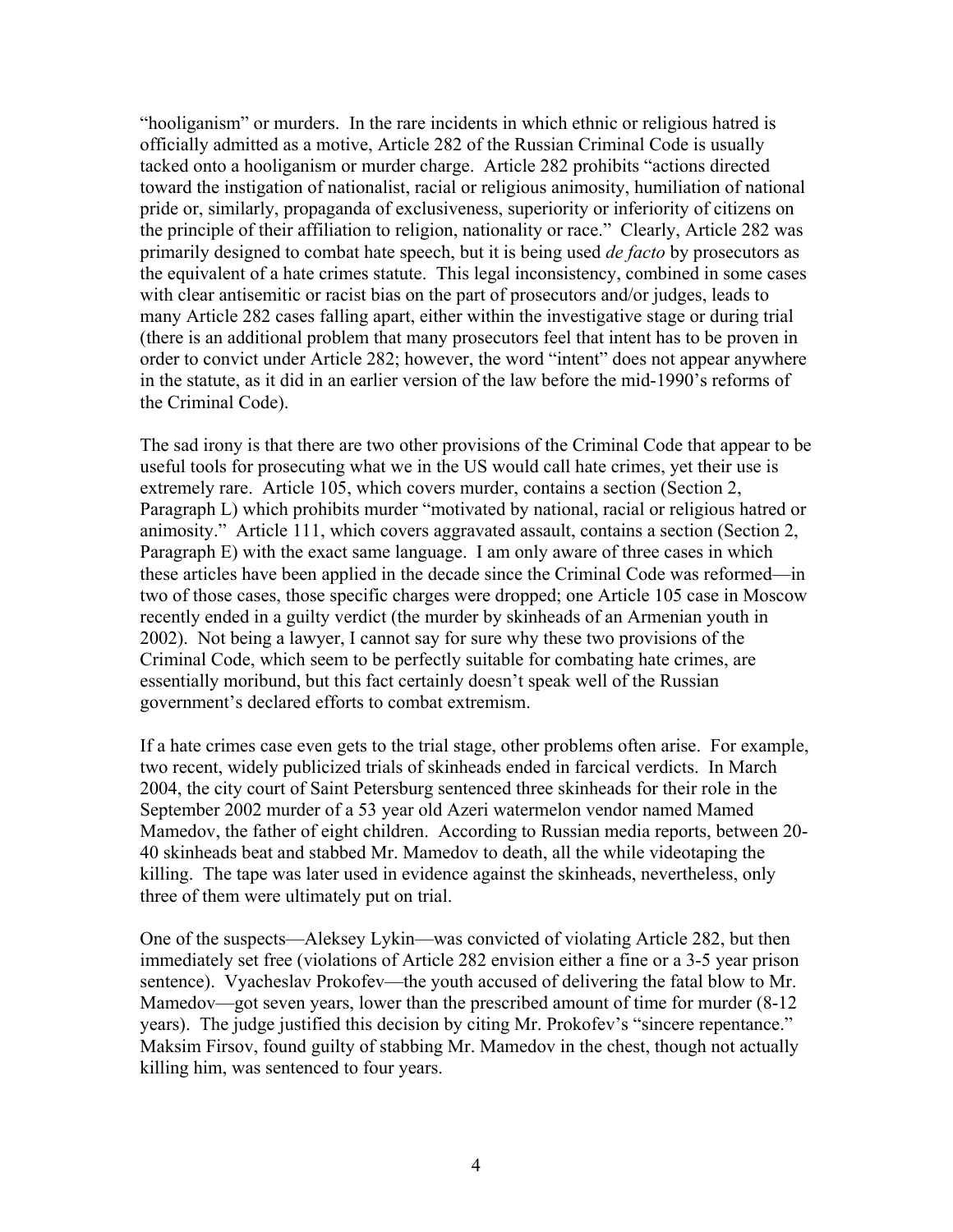These lenient sentences are especially disturbing given the current climate in Saint Petersburg, where following the murder earlier this year of a nine-year-old Tajik girl, local police have cracked down hard on skinheads, solving many previously neglected cases, including the September 2003 murder of a six-year-old Tajik girl by skinheads. This appears to be yet another case of improved local police work being undermined by a judge who refuses to take a hate crimes murder seriously.

A month earlier in Moscow, a jury at the Moscow City Court acquitted the chief suspect in a mass attack by skinheads on vendors at the Yasenevo outdoor market in Moscow on Adolf Hitler's birthday in April 2001. Andrey Semiletnikov, deputy editor of the antisemitic and racist magazine *Russky Khozyain* (Russian Master), was acquitted of organizing the attack and inciting minors to commit a crime. Three other defendants described as about 20 years old—Valery Rusakov, Yevgeny Serzhantov, and Andrey Pochukaev—were found guilty of participating in the attack on market traders, while a fifth defendant, *Russky Khozyain* reporter Yelena Lepilina, was acquitted, based on her contention that she was present in the market only to cover the event.

During the attack, about 150 skinheads shouted ethnic slurs and beat up market traders of non-Slavic appearance. Police detained 53 teenagers and at least 10 people received medical treatment, news reports said at the time. Witnesses claimed that Mr. Semiletnikov had given youths assembled near his magazine's office a Nazi salute before addressing them. The crowd then rampaged through the market, some armed with metal rods, kicking and punching vendors and throwing stones.

The jury handed down its verdicts after three hours of deliberation. According to a February 19, 2004 *Izvestiya* article, the jurors struck down several charges that would have led to more severe sentences—including assault charges and the prosecutors' assertions that Semiletnikov incited the attack—and recommended mild sentences. A trial by jury is still relatively rare in the Russian judicial system, but they are increasingly common in Moscow in cases involving especially serious charges. On February 27, the Moscow City Court confirmed the not guilty verdict for two skinheads, including Mr. Semiletnikov. Of the remaining three skinheads, two were given suspended sentences, while Valery Rusakov—a participant in a later deadly skinhead rampage at Moscow's Tsaritsyno market—got just six months.

Earlier news accounts indicated that many witnesses were too frightened to testify. On February 4, 2004 the newspaper *Gazeta* reported that when the trial re-started after a recess on January 26, "not one of the almost 40 witnesses appeared" and even a court order demanding their appearance resulted in the appearance of only a handful of witnesses. One market security guard who had earlier identified one of the defendants claimed in court not to remember him, and several other witnesses claimed to be suffering from other, similar forms of memory loss.

The involvement of a jury in this case raises an important question—were the jurors sympathetic to the skinheads' racist attitudes towards people from the Caucasus or were they reacting fairly to a typically bad presentation by prosecutors, who are still used to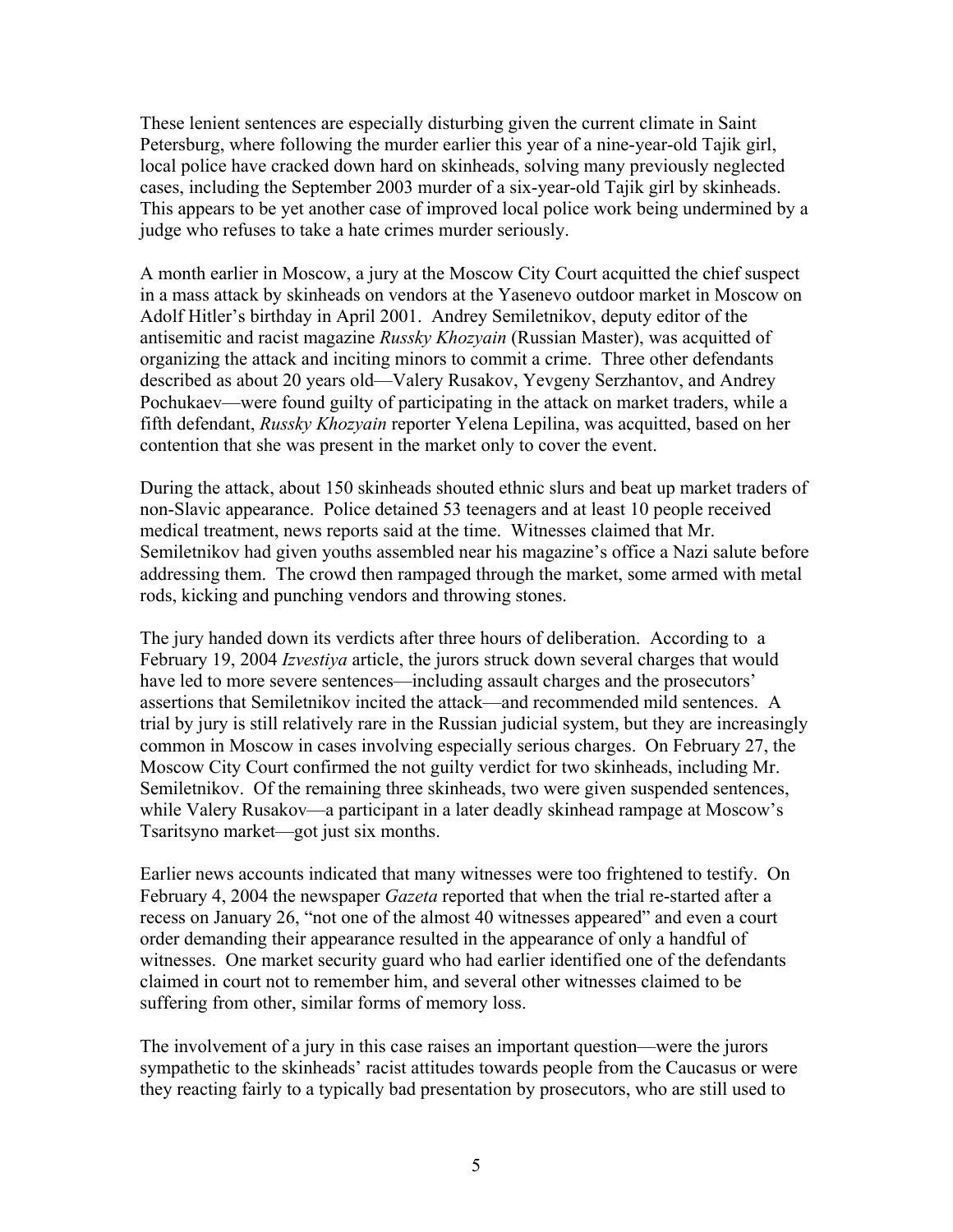operating in a system under which they only had to persuade a judge? Either way, considering how many skinheads participated in the attack (150), the fact that only five were ever brought to trial speaks for itself.

## **THE NGO SECTOR'S RESPONSE TO HATE CRIMES**

The NGO community is mobilizing to counter xenophobia, which given the multi-ethnic nature of the country, has clear implications for future political and economic stability if it is allowed to spin out of control. Russia's neighbors are deeply concerned as well last year, my organization, our affiliate in Moscow (the Moscow Bureau on Human Rights), and the Moscow Helsinki Group received a 1.4 million Euro grant from the European Commission aimed at combating racism and antisemitism in Russia. At the end of March 2004, the project, entitled "Combating Racism, Xenophobia and Discrimination Against Ethnic Minorities and Indigenous People in the Russian Federation," was launched in Moscow. Under the three-year project, we will work with several of Russia's leading NGOs and academics, as well as numerous government structures, in a comprehensive monitoring and educational effort to combat xenophobia. Monitors from 73 regions are involved in the project, a legal clinic and a hot line have been set up for victims of hate crimes, and conferences on xenophobia will be held each year of the project in all seven of Russia's federal districts.

The kick-off conference of the EC-sponsored project was held in Moscow on March 28- 30, 2004. It began with a keynote address from the US Ambassador to Russia, Alexander Vershbow. Ambassador Vershbow eloquently captured the essence of our task when he said that:

Racially motivated attacks have increased significantly over the past two years, while those who commit these attacks are rarely arrested. Those who do get arrested are all too often charged with the lesser crime of "hooliganism," rather than a hate-related crime.

Hooliganism does not adequately capture the message of hate put forth by these criminals. Dismissing them as simply "youthful hooligans" sends a chilling signal to the racists and xenophobes. It tells them that their views and actions are but a minor offense against the social order, when in fact they undermine the very fabric of Russian society. It also demeans the victim and breeds a cynicism in society that only encourages further racist acts, keeping alive the cycle of violence and hatred.<sup>[1](#page-5-0)</sup>

The project's main goal is to publicize hate crimes and work with federal and regional governments to encourage them to make serious efforts to respond to hate crimes. As I described above, prosecutors and police sometimes collude to deny that a crime was motivated by ethnic or religious hatred. It is our hope that such publicity will discourage such cover ups and dissuade judges from giving neo-Nazi thugs lighter sentences than ordinary criminals.

1

<span id="page-5-0"></span> $<sup>1</sup>$  The full text of his speech can be found on the embassy's web site</sup> (http://www.usembassy.ru/bilateral/statement.php?record\_id=85).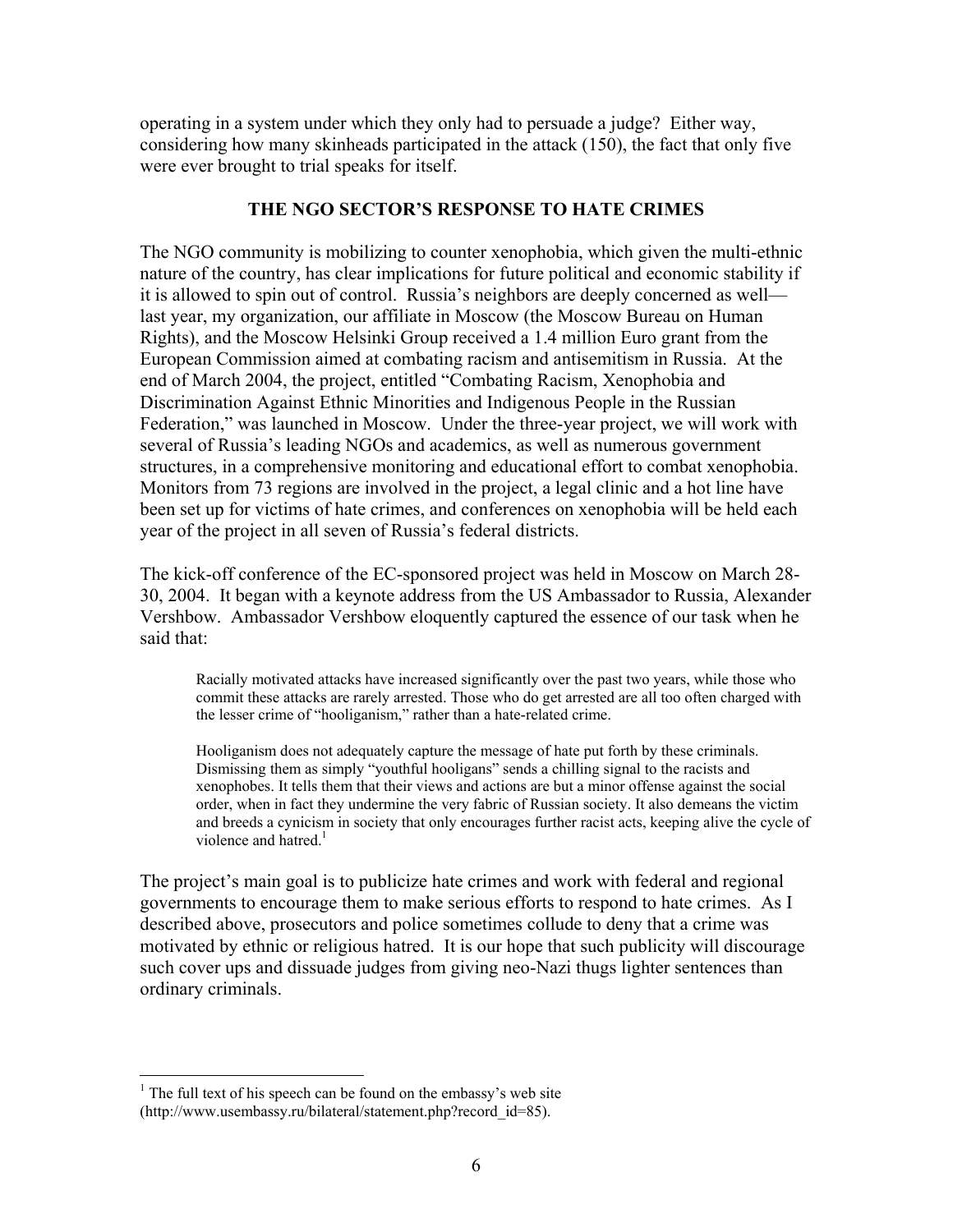A good example of how the NGO sector can use the media to bring about a positive impact on Russian law enforcement practices is a recent case in Voronezh. On February 21, 2004 skinheads stabbed an African student there to death. The murder received prominent coverage in the Russian media, partially due to constant reports from local and national NGOs that show Voronezh as a city with a particularly vicious skinhead movement and a particularly indifferent police force. (Indeed, the heads of the regional FSB and MVD both made separate statements in 2002 and 2003 denying that skinheads even exist in Voronezh, despite dozens of reported neo-Nazi attacks.)

Even after three skinheads were arrested in connection with the murder, local law enforcement agencies denied that it was a racist crime; they even allegedly spread rumors that the African student was killed because he used the services of a prostitute and refused to pay, or that he was involved in drug trafficking and got what was coming to him (it later emerged that two of the accused murderers received suspended sentences last year in connection with an assault on a different African student). On March 19, one of the arrested skinheads blew these theories out of the water when he announced to the Leninsky District Court that they murdered the student because: "We were bored and decided to go to Mir Street, where there are many foreign [student] dorms, and kill a black."

To the credit of the local authorities, at this point they decided to bring charges under Article 105 (Section 2, Paragraph L) which prohibits murder "motivated by national, racial or religious hatred or animosity." This is only the third time that I am aware of that this particular statute has been used. If Voronezh prosecutors obtain a conviction in this case under Article 105, it could set an important precedent in how the Russian justice system deals with hate crimes.

## **THE 2003 PARLIAMENTARY ELECTIONS**

Two extremist nationalist parties allied with the Kremlin did extremely well in Russia's parliamentary elections on December 7, 2003, bringing to power the most radically nationalistic State Duma in the country's post-Soviet history. The two pro-Western liberal political parties represented in the previous Duma—Yabloko and the Union of Right Forces (SPS)—were eliminated, removing from the Duma the only political forces consistently dedicated to the promotion of inter-ethnic tolerance and democracy. Their place was taken by Vladimir Zhirinovsky's Liberal Democratic Party of Russia (LDPR), which almost doubled the number of its seats with 11% of the vote, and the Motherland bloc, which won 9%. To no one's surprise, the pro-Kremlin United Russia party got the lion share of the vote—37%. Both United Russia and the extremist nationalists benefited from overwhelmingly positive coverage on government-controlled television, which thanks to the Putin administration's elimination of the independent television media, is the only game in town. The role of opposition now falls exclusively to the newlydiminished Communists, who only won 13% of the vote. It should be noted that when the votes of all three blatantly antisemitic non-Kremlin parties (the Communists, the LDPR, Motherland) are added up, they come to 33% of the total party list vote, almost as many as the 37% who voted for United Russia (the rest voted for parties that did not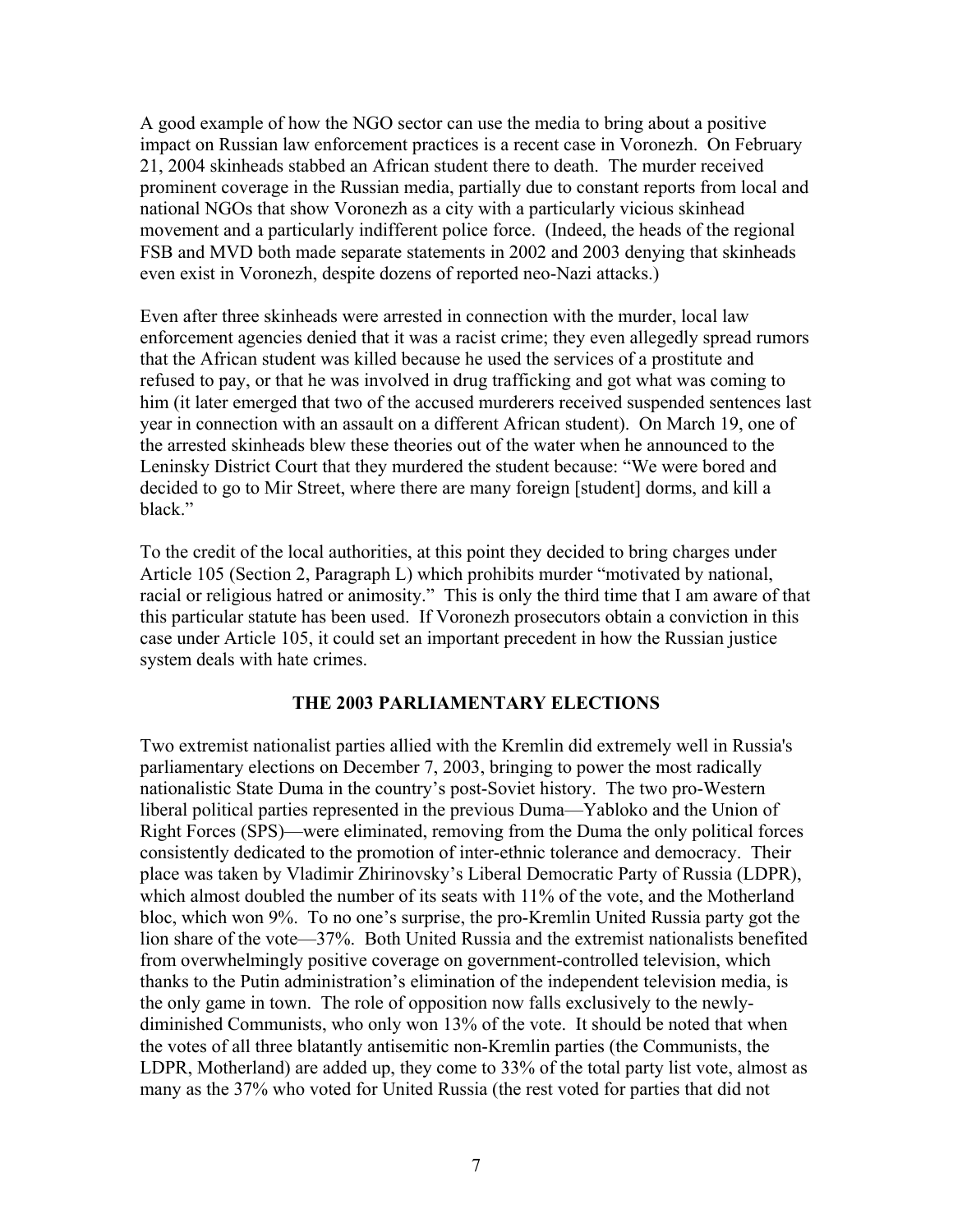cross the 5% barrier mandated for party representation in the State Duma). In other words, one out of three Russian voters supported explicitly antisemitic parties in the December 2003 elections.

Kremlin officials failed utterly to live up to their pledges that, in contrast to the 1999 elections, extremist parties and statements would not be permitted. Shortly after the 2003 elections, President Putin condemned nationalist politicians as "either indecent people, simply idiots, or provocateurs," during a live TV and radio program. He went so far as to threaten to prosecute politicians using nationalist slogans. "Prosecutors must react to such things if they find the essence of a crime in certain actions. We have a corresponding article in the Criminal Code," referring to Article 282, which prohibits public incitement of ethnic and religious hatred. At the same time, however, he claimed he had followed the election debates and did not notice any violations of the law. But, he warned, if such incidents of hate speech are confirmed, charges will be brought. (At the time of writing, no such prosecutions have been initiated).

The latest election results show that pro-tolerance and anti-racist government rhetoric, although helpful, has not had a major impact in reducing extremist nationalist sentiment among large chunks of the Russian electorate. Since all of the antisemitic and racist statements recounted below are part of the public record in Russia, it is a reasonable assumption that many voters either deliberately supported xenophobic platforms or, if they voted for other reasons, at least didn't feel that the candidates' antisemitism and racism in any way made them unfit for their support. This is a disturbing signal indeed for the future of inter-ethnic relations in Russia and for Russia's relations with the West, and shows that xenophobic demagoguery remains a highly effective electoral strategy in Russia.

The Communists, the only remaining opposition force in the Duma, heavily relied on antisemitic propaganda this election cycle. In a September 2003 interview, Communist party leader Gennady Zyuganov warned that Russia is threatened by "Zionization," which he blamed for the "the mass impoverishment and extinction" of millions of Russians since the collapse of the USSR. A November 2003 paid political ad quoted the number two man on the Communist party list, Senator Nikolai Kondratenko, accusing "Zionist capital" of "sucking all the living juice out of Russia and Russians" and of planning to "kill through hunger, cold, and moral torture no less than 70 million more people" in Russia. Both men won election to the Duma, where they will be joined by their comrade General Albert Makashov, who back in 1998 earned international notoriety for publicly calling for the mass murder of Russian Jews. After being stricken from the voting rolls right before the 1999 Duma elections, General Makashov won his old seat back in 2003, a clear sign that for many Russian voters, militant antisemitism is seen as a positive attribute in a candidate.

A month before the election, Vladimir Zhirinovsky (head of the LDPR, which doubled its seats in the December election) issued a statement in support of Malaysia's then Prime Minister Mahathir Mohammad, who earlier garnered international condemnation by claiming that "Jews rule the world." "He told the truth!" Mr. Zhirinovsky raved. "The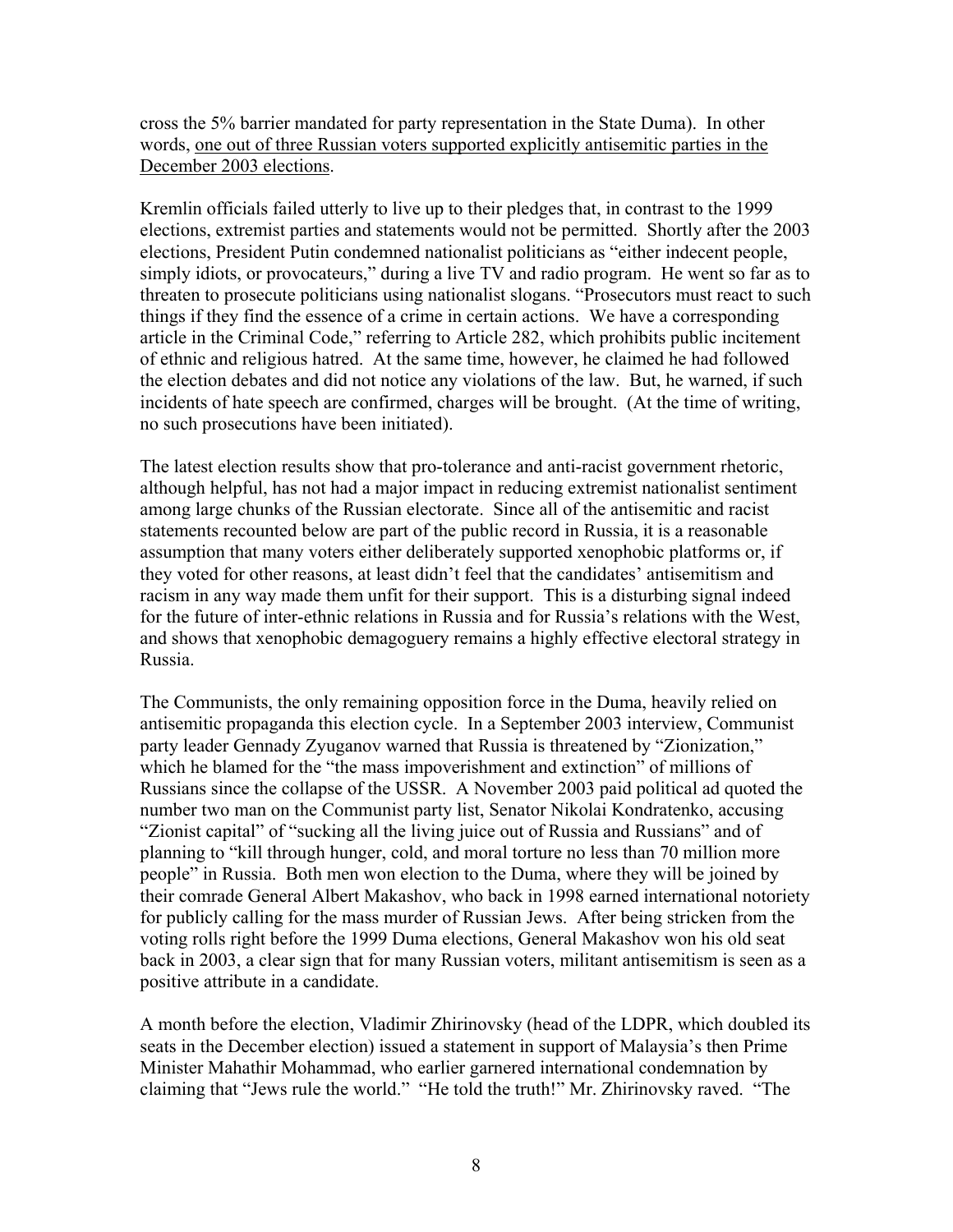biggest banks and world corporations are also ruled by Jews." In the wake of the terrorist bombing on a suburban train in southern Russia in early December, Mr. Zhirinovsky was quoted as saying that the Chechens were obviously guilty of the atrocity, and once their identities are established, all residents of their home villages should be exterminated.

Like the LDPR, Motherland has a large contingent of politicians known for their antisemitic and anti-American rhetoric, and one of its founding parties (People's Will) counts many of the country's most infamous neo-Nazis as members. Two producers of the antisemitic, Holocaust denying television show "Russian House" also won seats running with Motherland, as did Andrey Savelev, who baited Vladimir Zhirinovsky into a fistfight on national television by accusing him of being a secret Jew. Another new deputy—former Defense Minister Igor Rodionov—wrote an article shortly before the election calling for "Zionists" to "repent for their crimes against the Russian people." Another—Oleg Mashchenko—called Zionism "the main enemy of the peoples of Russia" in an interview with a hometown newspaper, while yet another Motherland deputy— Natalya Narochnitskaya—accused Israel of purposely inciting Palestinian terrorism for its own nefarious ends and strongly hinted that the Israelis were somehow behind the September 11 terrorist attacks in the US.

Favored by a combination of positive coverage on government-controlled television and the indisputable political talents of some of its leaders, the Motherland bloc's success was the surprise of the electoral season. Put together earlier in 2003, Motherland unites a disparate group of hard-right to moderate nationalists with left-wing populists under the leadership of Dmitry Rogozin—chairman of the previous Duma's International Affairs Committee and a close ally of the Kremlin—and Sergey Glazev—an economist and previously a rising star within the Communist Party. The mainstream view in the Russian media is that Motherland was created by Kremlin PR specialists in order to siphon off votes from the Communist Party.

The party's 57 page platform mixes populist economic prescriptions (reducing unemployment to 1%, jailing the oligarchs, etc.) with a paranoid world view and antimigrant rhetoric. It begins with the alarming warning that:

Today all right-thinking citizens of Russia realize the threats posed by the dying out of the nation, its spiritual and material impoverishment, the degradation of the economy, the weakening of its defense capability, and the loss of the sovereignty, wholeness and independence of our Motherland, which has turned into "the world's backyard…" Real power in Russia has been usurped by a gang of greedy adventurers who call themselves oligarchs, and their corrupt facilitators. They exchange the sovereignty of the country for the condescending view of their foreign protectors towards the looting, corruption and extortion of the Russian "elite."

Russia, the party platform claims, is suffering from "the encroachment on our national sovereignty by open and hidden enemies of the Fatherland." Russia has two choices either "ceaseless modernization" (a phrase that echoes the urgent rhetoric of Stalin's Five Year Plans), or "the continued political and economic colonization of the country… the breaking up of Russia into the 'spheres of influence' of various states and the populating of it with foreign migrants."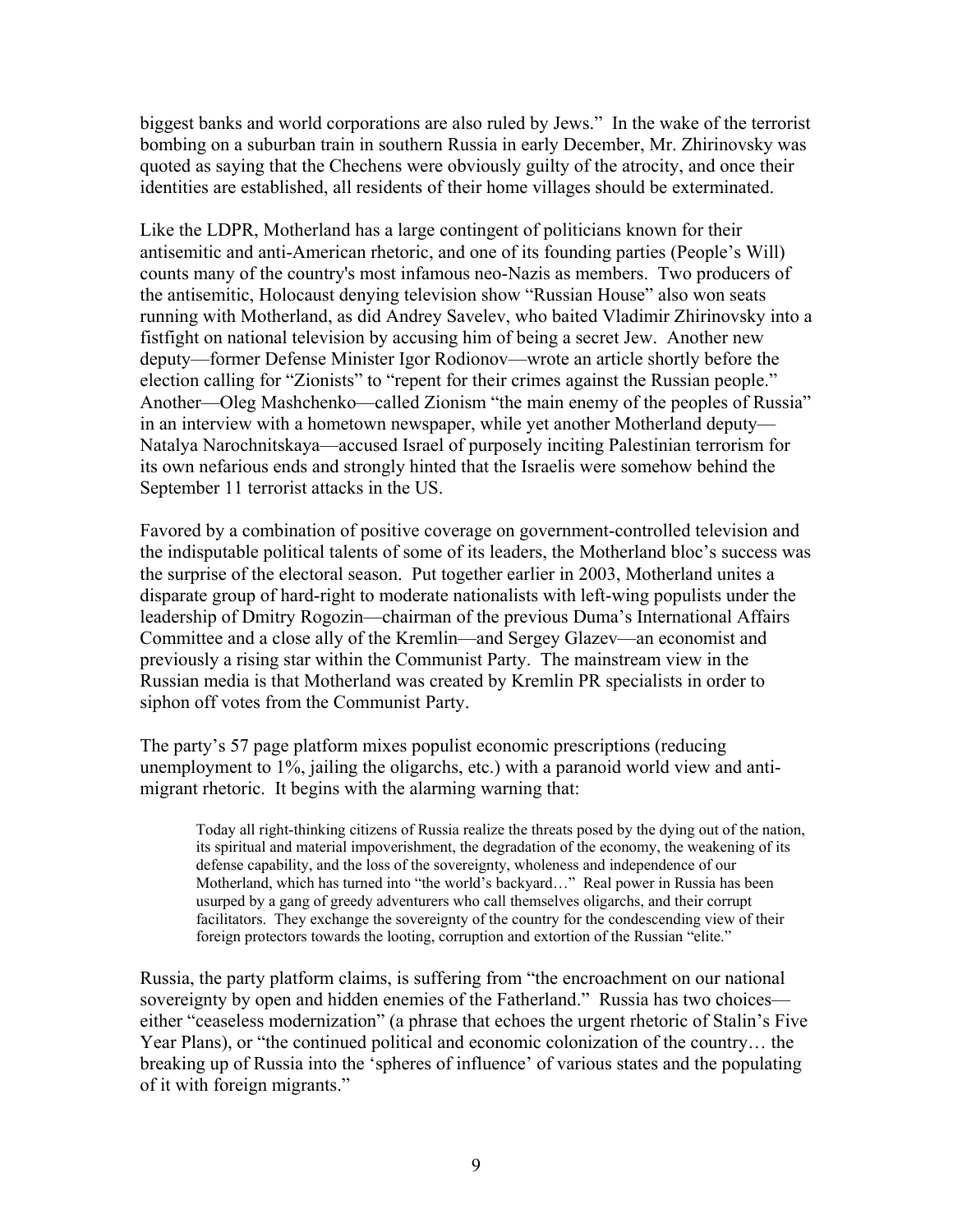It is to this later threat that Motherland devotes an entire subsection of its party platform. Here, Motherland argues for the right to ethno-cultural purity in a frank declaration akin to the neo-Nazi slogan "Russia for Russians!": "We need to address the problem of migration not only from the position of the right of citizens to freely choose where to live, but also from the position of the right of citizens to the preservation of a linguistic and cultural environment."

The use of a phrase like "genetic potential" later in this section of the platform only reinforces the impression of a party obsessively focused on an exclusionary ethnic (*russky*) rather than a civic (*rossiysky*) definition of Russianess. The platform further proposes that any non-Russian migrant should be required to fluently speak Russian, quotas on the number of migrants to a particular town or city should be implemented, and anybody found to have facilitated the importation of illegal migrants should pay the costs of their deportation.<sup>[2](#page-9-0)</sup>

#### **CONCLUSION**

I would like to take a moment to describe to the Commission an innovative initiative that UCSJ is now attempting to mount. If the human rights community, acting alone—even with diplomatic support from abroad—cannot ultimately persuade the Kremlin of the benefits of human rights and civil society reform, how can we strengthen our case? We believe the answer lies in strengthening our coalition to include actors that the Kremlin actually listens to—the business community and the government's economic policy officials. They worry about Russia's general economic development and especially its relatively poor atmosphere for foreign trade and investment. The key to bringing them into our coalition is for human rights leadership to work with business leaders to analyze what we believe is a strong correlation between regions with poor human rights conditions and low rule of law and corresponding low levels of foreign investment. If we can succeed in getting the human rights and business and economic planning communities to jointly analyze these issues, we have a good chance of enlisting them in our advocacy for reform.

It is our hope that the European Commission supported project to combat racism and antisemitism, combined with other Russian and international NGOs' work, will have a notable impact on the problems I've described above. Efforts to promote tolerance, inform the public about hate crimes, pressure local authorities to take hate crimes seriously, and coordinate anti-extremism efforts with friendly local and federal law enforcement officials and agencies are crucially important for Russia's future as a stable, prosperous, multi-ethnic and religiously diverse country. As with all human rights issues, our main weapon in this fight is publicity, and as I hope I have shown in my testimony today, the Russian and the international media have an important role to play. Even more important are expressions of concern on the part of the US government, including public hearings such as this on human rights issues in Russia. Thank you again for your

<span id="page-9-0"></span> 2 "Programma deystviy izbiratel'nogo bloka 'Rodina' (narodno-patriotichesky soyuz). "Sotsial'naya spravedlivost' i ekonomichesky rost." http://www.rodina-nps.ru/programma/show/?id=3.